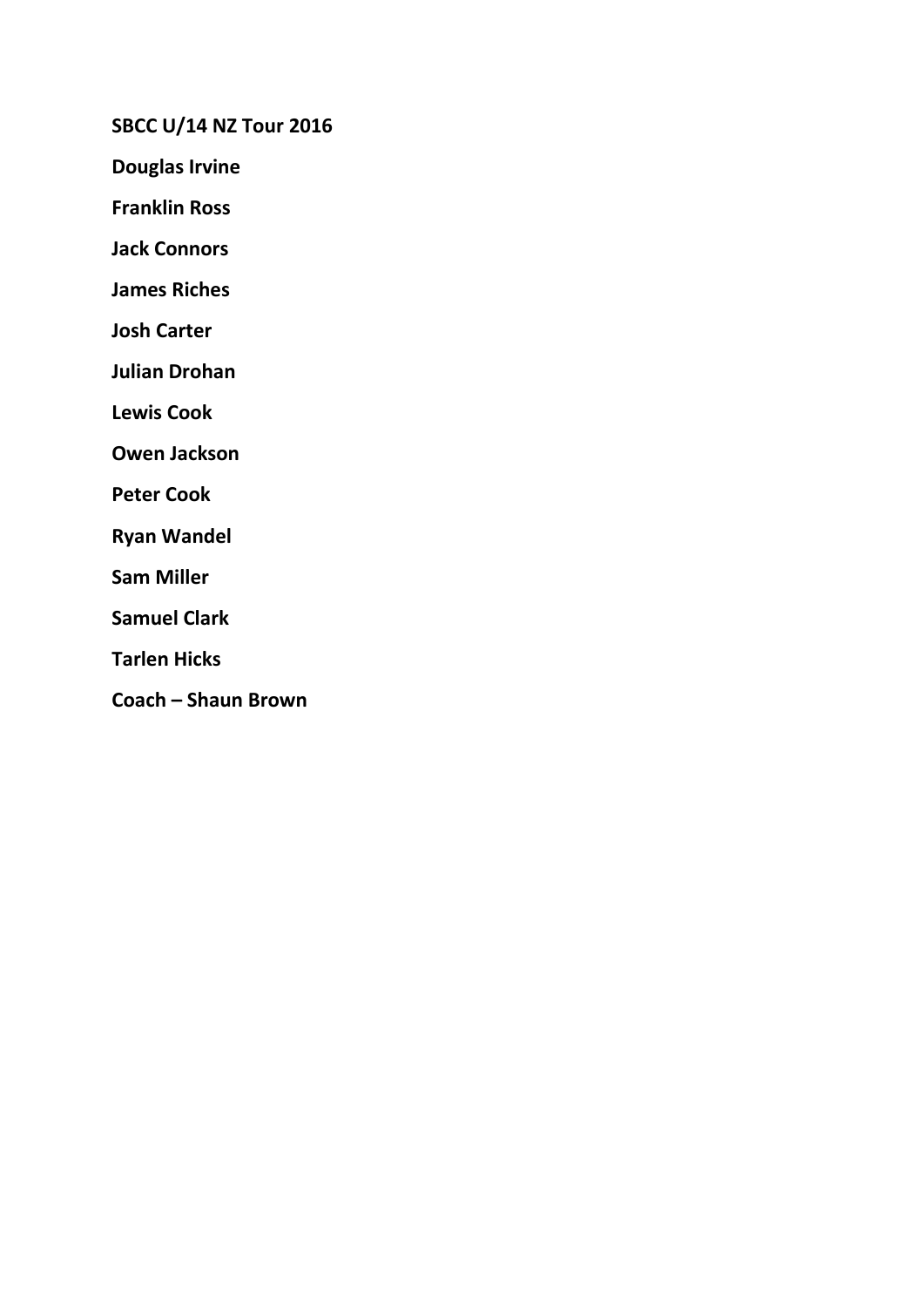## SBCC Vs Auckland Uni CC

#### Auckland Uni CC

| J Drohan 0/31  | D Irvine 0/33               |           |                    |
|----------------|-----------------------------|-----------|--------------------|
| O Jackson 1/21 | S Clark 2/22 J Connors 2/43 |           | <b>F Ross 2/31</b> |
| Total          |                             |           | 180                |
| Extras         |                             |           | 34                 |
| Amiel          |                             |           | 4                  |
| Zeno           | <b>Bowled</b>               | O Jackson | 0                  |
| Yannik         | Caught J Riches             | S Clark   | 1                  |
| Liam           |                             |           | 6                  |
| Alex M         |                             |           | 12                 |
| Ollie          | Caught R Wandel             | J Connors | 10                 |
| Jack           | Caught J Riches             | F Ross    | 5                  |
| Jamal          | Run out                     | O Jackson | 10                 |
| Amuda          | Not                         | Out       | 69                 |
| Alex           | Caught J Riches             | J Connors | 17                 |
| Josh           | Caught J Riches             | F Ross    | 12                 |

# **SBCC U/14**

| Caught        | Jamal   | 73  |
|---------------|---------|-----|
| <b>Not</b>    | Out     | 30  |
| Caught        | Yannick | 1   |
| Run Out       |         | 27  |
| Caught        | Yannick | 0   |
| Run Out       |         | 2   |
| Caught        | Amiel   | 3   |
| Caught/Bowled | Yannick | 0   |
| Not           | Out     | 1   |
|               |         | 30  |
|               |         | 167 |
|               |         |     |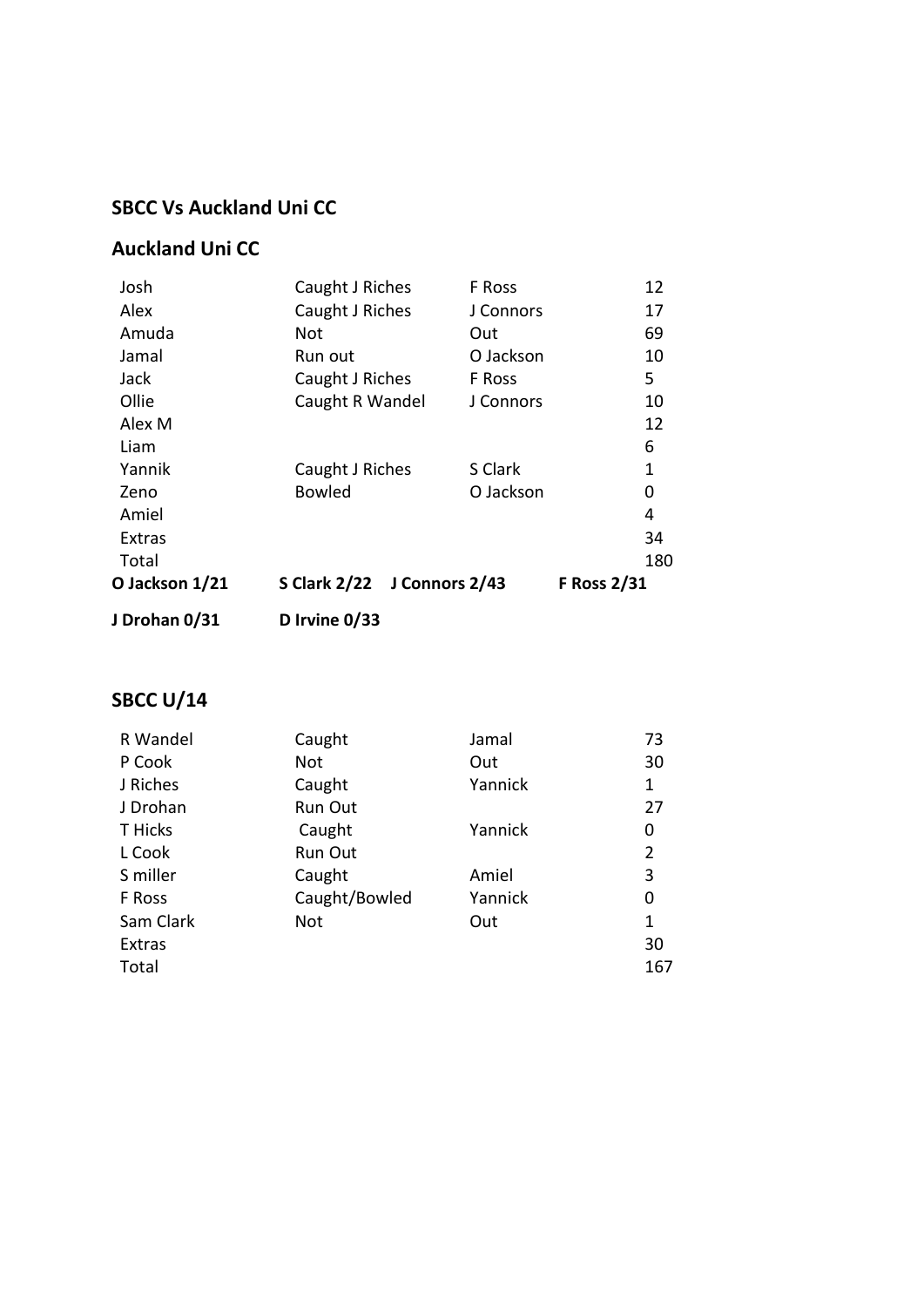# Takapuna District CC V. SBCC

# Takapuna District

| Toby S             | <b>LBW</b>                  | J Connors         | 8              |
|--------------------|-----------------------------|-------------------|----------------|
| Freddy B           | Caught                      | O Jackson         | 5              |
| Ben S              | Run Out                     | J Riches          | 28             |
| Nathan B           | Caught                      | J Riches          | 3              |
| Harrison G         | Caught J Connors            | O Jackson         | 22             |
| Darroc H           | <b>Bowled</b>               | J Drohan          | $\overline{2}$ |
| Logan              | Caught O Jackson            | J Drohan          | 0              |
| Alphie             | Caught O Jackson            | D Irvine          | 1              |
| Rustin             | <b>Bowled</b>               | O Jackson         | 9              |
| Harrison W         | Caught T Hicks              | O Jackson         | $\overline{4}$ |
| Michel             | <b>Not</b>                  | Out               | 32             |
| <b>Extras</b>      |                             |                   | 16             |
| Total              |                             |                   | 130            |
| O Jackson 4/33     | S Clark 0/4<br>J Riches 1/5 | J Connors 1/13    |                |
| <b>F Ross 0/23</b> | J Drohan 2/20               | D Irvine 1/24     |                |
| <b>SBCC</b>        |                             |                   |                |
| J Drohan           | Caught                      | Alphie            | 3              |
| S Miller           | <b>LBW</b>                  | Mitchel           | 5              |
| J Richers          | <b>Bowled</b>               | Harrison W        | 4              |
| <b>T</b> Hicks     | <b>Bowled</b>               | Alphie            | 0              |
|                    |                             |                   |                |
| D Irvine           | <b>LBW</b>                  | Harrison W        | 3              |
| P Cook             | <b>Not</b>                  | Out               | 13             |
| R Wandel           | <b>LBW</b>                  | <b>Harrison G</b> | 23             |
| J Connors          | Caught                      | Toby              | 0              |
| O Jackson          | <b>Bowled</b>               | Harrison G        | 0              |
| F Ross             | Caught/Bowled               | Harrison G        | 0              |
| S Clark            | Caught                      | Rustin            | $\mathbf 0$    |
| <b>Extras</b>      |                             |                   | 26             |
| Total              |                             |                   | 77             |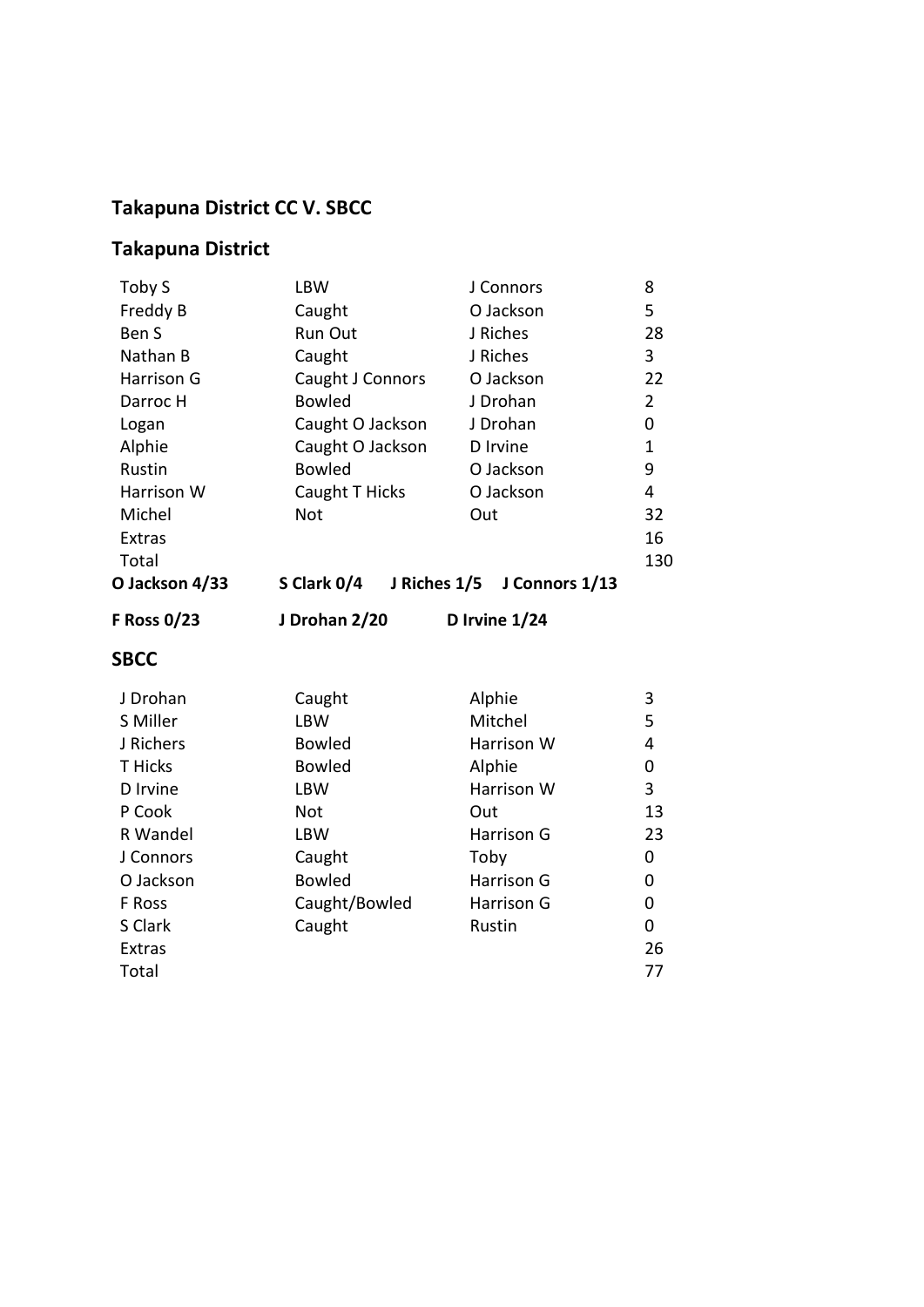# SBCC V. Western Heights HS

#### **SBCC**

| R Wandel      | Caught J Burner | S Lind          | 18             |
|---------------|-----------------|-----------------|----------------|
| P Cook        | <b>Bowled</b>   | <b>B</b> Rumble | 0              |
| S Miller      | Caught C Gene   | <b>B</b> Rumble | 3              |
| J Riches      | <b>LBW</b>      | Solank          | 10             |
| D Irvine      | Caught O Brien  | Insram          | 1              |
| J Drohan      | Caught/Bowled   | Insram          | 4              |
| T Hicks       | Caught B Rumble | Lund            | 5              |
| O Jackson     | <b>LBW</b>      | Solanki         | 8              |
| L Cook        | <b>Bowled</b>   | <b>B</b> Rumble | 3              |
| J Conners     | <b>Bowled</b>   | J Burton        | $\overline{2}$ |
| F Ross        | Not             | Out             | 0              |
| <b>Extras</b> |                 |                 | 35             |
| Total         |                 |                 | 89             |

# Western Heights HS

| <b>B</b> Rumble  | Retired    |     | 50    |
|------------------|------------|-----|-------|
| <b>B</b> Astnood | Not        | Out | 22    |
| J Burton         | <b>Not</b> | Out |       |
| Extras           |            |     | 13    |
| Total            |            |     | 8/190 |

O Jackson 2/18 S Clark 0/18 L Cook 0/19 J Connors 3/45

J Drohan 0/4 F Ross 3/40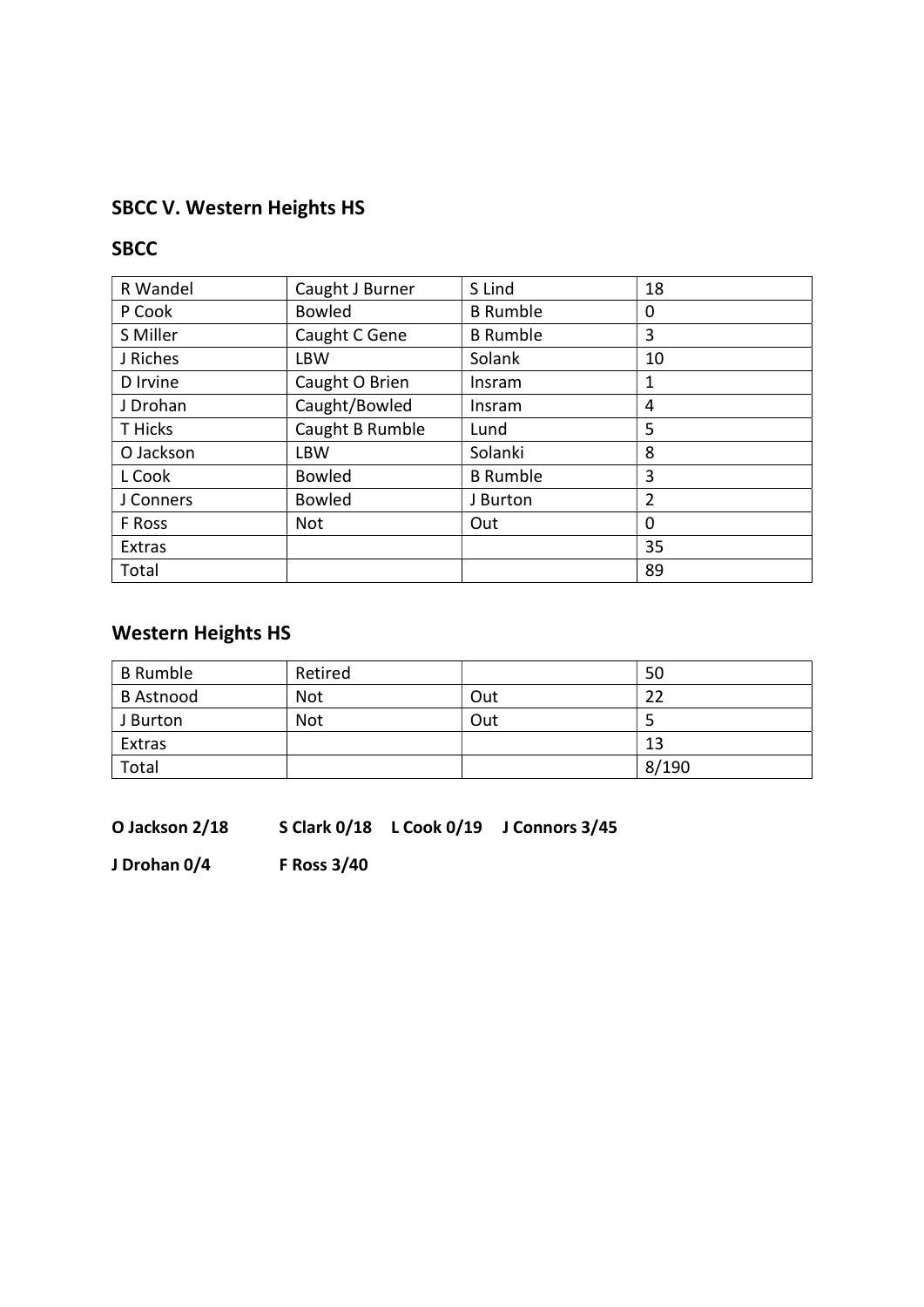# SBCC V. Bay Of Plenty

## Bay Of Plenty

| James         | <b>Bowled</b>    | S Clark   | 1              |
|---------------|------------------|-----------|----------------|
| Joe           | <b>Bowled</b>    | O Jackson | 8              |
| <b>Ben</b>    | <b>Bowled</b>    | S Clark   | 0              |
| Isaac         | <b>Bowled</b>    | J Connors | 6              |
| Harrison      | Caught O Jackson | J Drohan  | 27             |
| Tobey         | <b>Bowled</b>    | O Jackson | 37             |
| Robert        | Caught O Jackson | J Drohan  | 20             |
| Liam          | Caught O Jackson | S Clark   | 3              |
| Troy          | Caught J Carter  | F Ross    | $\overline{2}$ |
| Dandre        | <b>Not</b>       | Out       | 20             |
| Spencer       | Caught O Jackson | F Ross    | 7              |
| <b>Extras</b> |                  |           | 25             |
| Total         |                  |           | 156            |

| S Clark 3/28 F Ross 2/26<br>O Jackson 2/12 |  | J Connors 1/47 |
|--------------------------------------------|--|----------------|
|--------------------------------------------|--|----------------|

R Wandel 0/16

D Irvine 0/11 J Drohan 2/5

#### **SBCC**

| R Wandel   | Caught        | Darobe  | 8  |
|------------|---------------|---------|----|
| P Cook     | <b>Bowled</b> | Spencer | 12 |
| S Miller   | Caught        | Troy    | 0  |
| J Drohan   | Caught        | Tobey   | 25 |
| L Cook     | <b>Bowled</b> | Joe     | 0  |
| J Ritchess | <b>Bowled</b> | Joe     | 3  |
| T Hicks    | <b>LBW</b>    | Isaac   | 1  |
| J Carter   | Caught C Joe  | Tobey   | 7  |
| S Clark    | <b>Bowled</b> | Spencer | 10 |
| O Jackson  | Caught        | Liam    | 11 |
| D Irvine   | Not           | Out     | 0  |
| Extras     |               |         | 17 |
| Total      |               |         | 94 |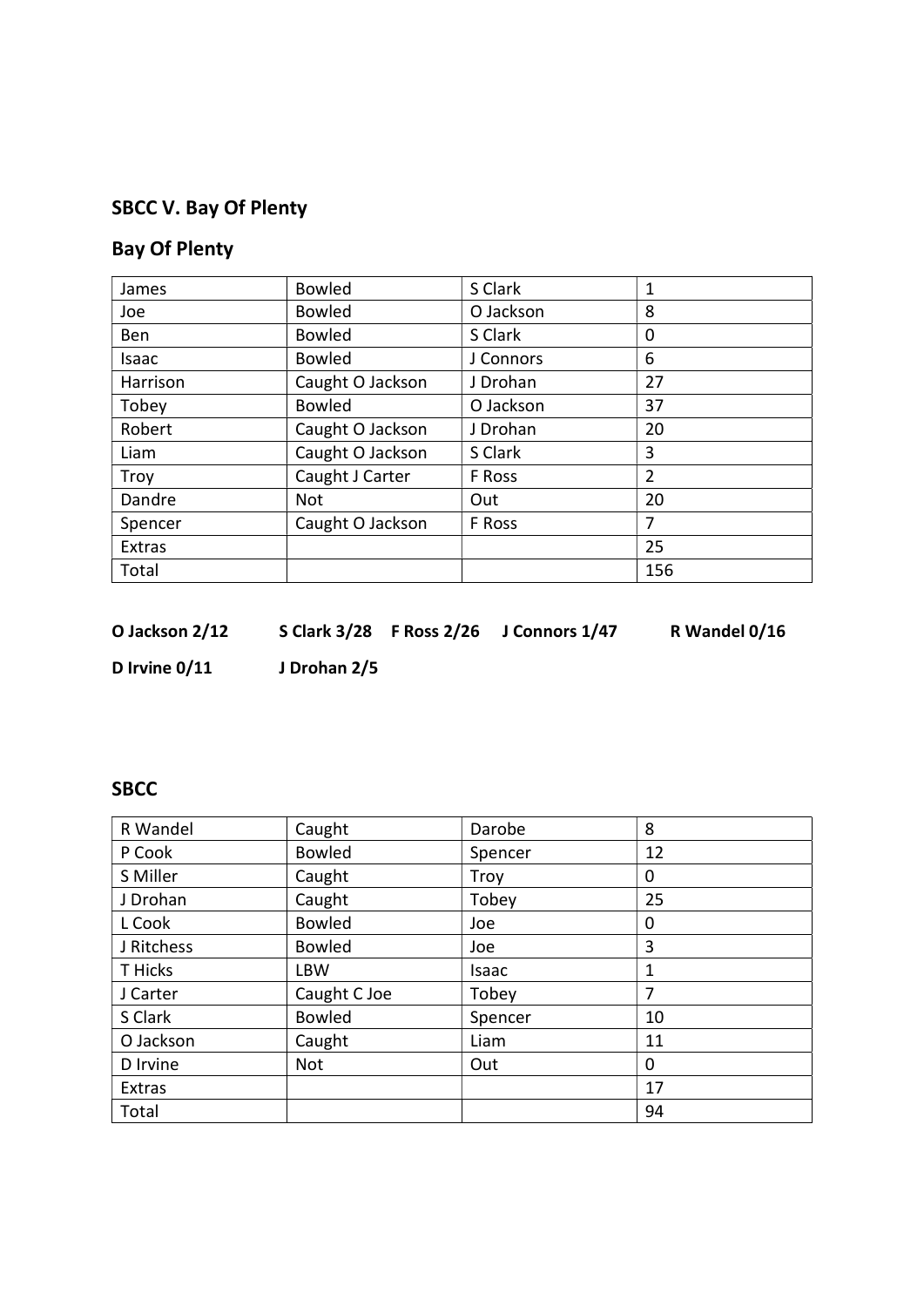#### Hamilton Invitational V. SBCC

#### Hamilton

| E O'Donovan    | <b>Bowled</b>   | O Jackson | $\overline{2}$ |
|----------------|-----------------|-----------|----------------|
| <b>B</b> Wilde | <b>Bowled</b>   | O Jackson | 17             |
| J Parker       | <b>Bowled</b>   | O Jackson | 51             |
| J Clare        | <b>Bowled</b>   | O Jacson  | 33             |
| J Sturm        | Caught S Miller | S Clark   | 25             |
| G Chaplow      | Run Out         | J Drohan  | 10             |
| S Bhatia       | <b>Bowled</b>   | J Riches  | 8              |
| L Kluesnar     | Caught P Cook   | S Clark   | 13             |
| L Walton       | Caught P Cook   | S Clark   | 0              |
| Rhys           | <b>LBW</b>      | O Jackson | $\Omega$       |
| Kyle Smith     | Not             | Out       | 3              |
| Extras         |                 |           | 27             |
| Total          |                 |           | 189            |

| O Jackson 5/27  | <b>S Clark 3/35</b> | J Connors 0/34 | <b>F Ross 0/38</b> |
|-----------------|---------------------|----------------|--------------------|
| D Irvine $0/36$ | J Drohan 0/15       | J Riches 1/14  |                    |

# SBCC

| J Drohan  | <b>Not</b>    | Out           | 83             |
|-----------|---------------|---------------|----------------|
| J Riches  | Lbw           | Shaan         | 3              |
| P Cook    | <b>Bowled</b> | Shaan         | 0              |
| R Wandel  | <b>Bowled</b> | Shaan         | 2              |
| L Cook    | <b>Bowled</b> | Shaan         | 0              |
| T Hicks   | <b>Bowled</b> | Kyle          | 0              |
| J Carter  | <b>Bowled</b> | Kyle          | 3              |
| S Miller  | <b>Bowled</b> | Shaan         | 3              |
| D Irvine  | Run           | Out           | 0              |
| J Connors | <b>Bowled</b> | <b>Boston</b> | $\overline{2}$ |
| F Ross    | <b>LBW</b>    | Shaan         | 4              |
| Extras    |               |               | 22             |
| Total     |               |               | 122            |